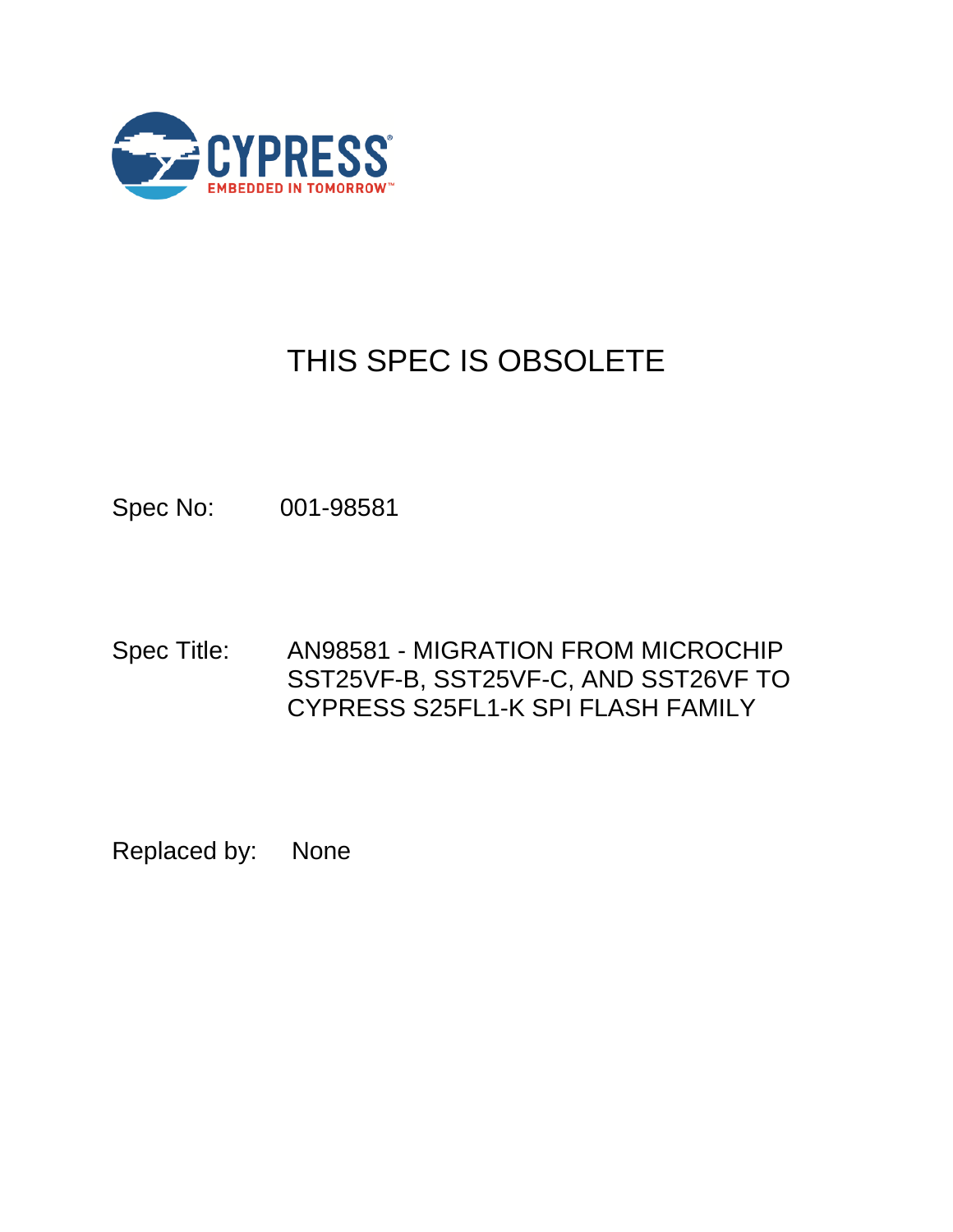

## **Migration from Microchip SST25VF-B, SST25VF-C, and SST26VF to Cypress S25FL1-K SPI Flash Family**

AN98581 provides conversion guidelines for migrating from the Microchip SST25VF-B, SST25VF-C and SST26VF SPI series to the Cypress S25FL1-K SPI Flash Family. Cypress S25FL1-K flash is a feature rich and cost-optimized serial peripheral interface (SPI), non-volatile NOR flash family manufactured on a 90 nm 3-volt floating gate process.

## **Contents**

| $\mathbf 1$ |     |                                                                                                                 |  |
|-------------|-----|-----------------------------------------------------------------------------------------------------------------|--|
|             |     |                                                                                                                 |  |
|             |     |                                                                                                                 |  |
|             |     |                                                                                                                 |  |
|             |     |                                                                                                                 |  |
|             |     |                                                                                                                 |  |
|             |     |                                                                                                                 |  |
|             | 2.6 |                                                                                                                 |  |
|             |     |                                                                                                                 |  |
|             | 2 R |                                                                                                                 |  |
|             |     | the contract of the contract of the contract of the contract of the contract of the contract of the contract of |  |

|   | 2.9 OTP (One-Time Program) Area  8     |  |
|---|----------------------------------------|--|
|   |                                        |  |
| 3 |                                        |  |
| 4 |                                        |  |
|   |                                        |  |
|   | 4.2 Data In Setup/Hold Time  12        |  |
|   |                                        |  |
|   |                                        |  |
|   |                                        |  |
|   | Worldwide Sales and Design Support  15 |  |
|   |                                        |  |

## <span id="page-1-0"></span>**1 Introduction**

Cypress S25FL1-K flash is a feature rich and cost-optimized serial peripheral interface (SPI), non-volatile NOR flash family manufactured on a 90 nm 3-volt floating gate process. The S25FL1-K family is composed of three members:

- S25FL116K 16 Mbit (2 MB)
- S25FL132K 32 Mbit (4 MB)
- S25FL164K 64 Mbit (8 MB)

This application note provides conversion guidelines for migrating from the Microchip SST25VF-B, SST25VF-C and SST26VF SPI series to the Cypress S25FL1-K SPI Flash Family.

This application note is based on information available to date from data sheets and other application notes publicly available from [Cypress](http://www.spansion.com/Products/Serial-Flash/Pages/Spansion%20FL.aspx) and [Microchip.](http://www.microchip.com/) Please refer also to the latest relevant specifications. The document discusses the specification differences when migrating from SST25VF-B, SST25VF-C and SST26VF to S25FL1-K.

## <span id="page-1-1"></span>**2 Feature Comparison**

Microchip SST25VF-B, SST25VF-C, and SST26VF are well suited for migration to Cypress S25FL1-K products. Some of the reasons are compatible pinouts, packages, command set, and 4-kB sector structure.

Both Cypress S25FL1-K and Microchip devices support Single (Standard) I/O mode. Cypress S25FL1-K also supports Dual I/O and Quad I/O modes, while Microchip has Dual I/O mode on the SST25VF-C family and Quad mode on the SST26VF family.

The main differences between Cypress S25FL1-K and Microchip SST25VF-B family are:

- Data program scheme (See *[Program Method](#page-4-0)* on page 4.)
- Status register structure (See [Status Registers](#page-4-2) on page 4.)
- Block protection scheme (See *[Block Protection Scheme](#page-6-0)* on page 6.)

The main differences between Cypress S25FL1-K and Microchip SST25VF-C family are: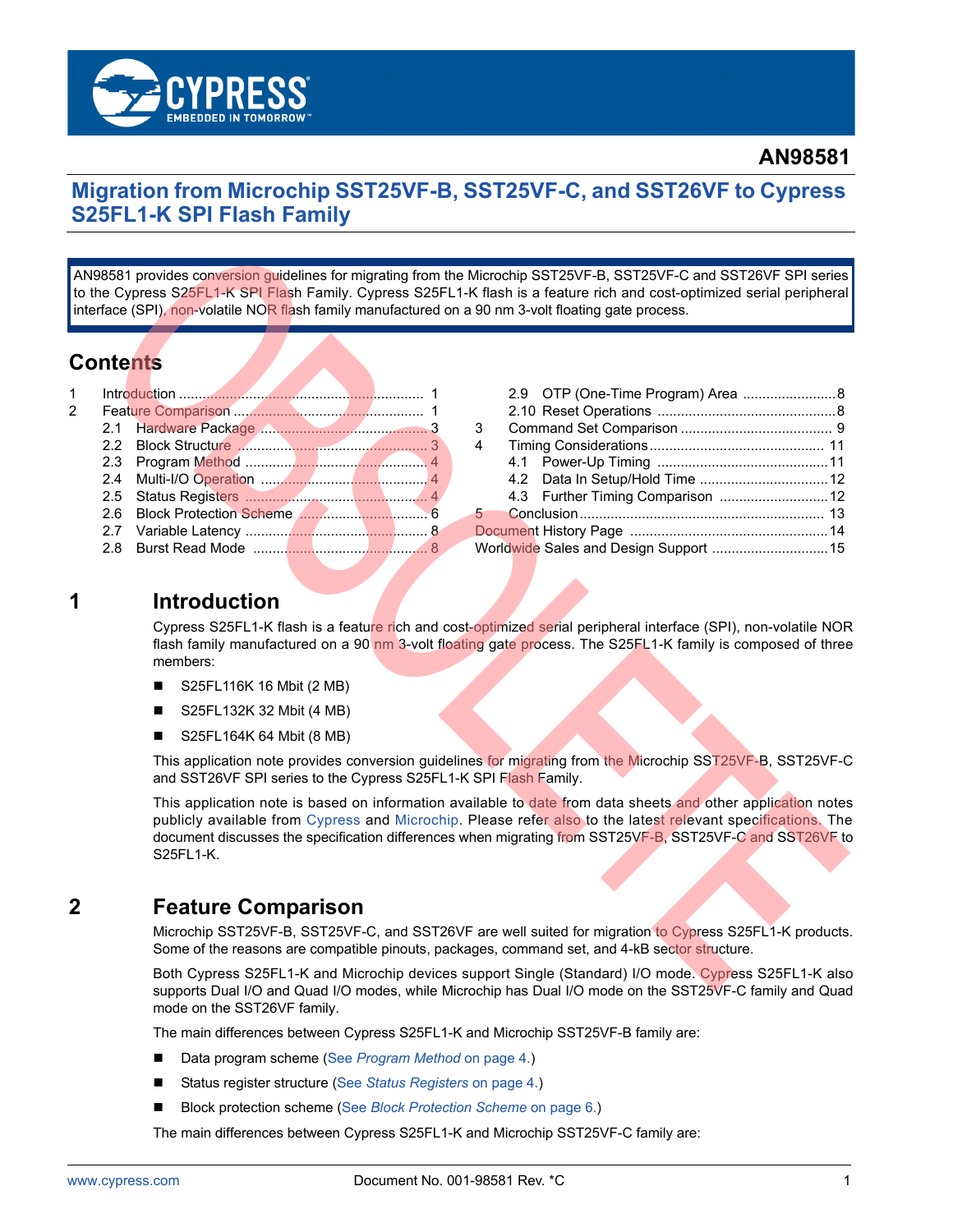

- Data program scheme (See *[Program Method](#page-4-0)* on page 4.)
- Status register structure (See *[Status Registers](#page-4-2)* on page 4.)
- Block protection scheme (See [Block Protection Scheme](#page-6-0) on page 6.)
- OTP handle methods (See [OTP \(One-Time Program\) Area](#page-8-2) on page 8.)
- Hardware reset (See *[Reset Operations](#page-8-3)* on page 8.)

The main differences between Cypress S25FL1-K and Microchip SST26VF family are:

- Block structure (See [Block Structure](#page-3-1) on page 3.)
- Status register structure (See *[Status Registers](#page-4-2)* on page 4.)
- **Block protection scheme (See [Block Protection Scheme](#page-6-0) on page 6.)**
- OTP handle methods (See *[OTP \(One-Time Program\) Area](#page-8-2)* on page 8.)
- Software reset (See *[Reset Operations](#page-8-3)* on page 8.)

[Table 1](#page-2-0) summarizes the feature similarities and differences between S25FL-1K and SST25VF-B, SST25VF-C, SST26VF.

<span id="page-2-0"></span>

| Feature / Parameter                                       | <b>S25FL-1K</b>                                                               | <b>SST25VF-B</b>                                                          | SST25VF-C                                            | SST <sub>26</sub> VF                 |
|-----------------------------------------------------------|-------------------------------------------------------------------------------|---------------------------------------------------------------------------|------------------------------------------------------|--------------------------------------|
| Single (Standard) IO<br>Operations                        |                                                                               | $\sqrt{}$                                                                 | $\sqrt{}$                                            | $\sqrt{}$                            |
| Dual IO Operations                                        | $\sqrt{}$                                                                     | X                                                                         | $\sqrt{}$                                            | x                                    |
| Quad IO Operations                                        | $\sqrt{}$                                                                     | $\mathsf{X}^-$                                                            | x                                                    | $\sqrt{}$                            |
| <b>Standard Normal Read</b><br><b>SCK Frequency (max)</b> | <b>50 MHz</b>                                                                 | 25 MHz                                                                    | 33 MHz                                               | 33 MHz                               |
| <b>Standard Fast Read</b><br>SCK Frequency (max)          | <b>108 MHz</b>                                                                | 80 MHz                                                                    | 80 MHz                                               | 80 MHz                               |
| Dual Fast Read SCK<br>Frequency (max)                     | <b>108 MHz</b>                                                                | $\mathsf{x}$                                                              | 75 MHz (Dual-Output)<br>50 MHz (Dual I/O)            | x                                    |
| Quad Fast Read SCK<br>Frequency (max)                     | <b>108 MHz</b>                                                                | $\overline{\mathsf{x}}$                                                   | X                                                    | 80 MHz                               |
| <b>Wrapped Read Modes</b>                                 | $\sqrt{}$                                                                     | $\mathbf{x}$                                                              | x                                                    | V                                    |
| Index Jump Read                                           | x                                                                             | $\boldsymbol{\mathsf{x}}$                                                 | X                                                    |                                      |
| Program Page Size                                         | 256 bytes                                                                     | 1 byte                                                                    | 256 bytes                                            | 256 bytes                            |
| AAI (Auto Address<br>Increment)-Word-<br>Program          | X                                                                             | $\overline{?}$                                                            | x                                                    | $\mathsf{x}$                         |
| Program/Erase<br>Suspend                                  | x                                                                             | x                                                                         | x                                                    |                                      |
| Dual-Input Page-<br>Program                               | x                                                                             | x                                                                         | $\sqrt{}$                                            | $\mathbf{x}$                         |
| 4 kB, 64 kB, and Chip<br>Erase                            | $\sqrt{}$                                                                     | $\sqrt{}$                                                                 |                                                      | $\sqrt{}$                            |
| 32-kB Block Erase                                         | x                                                                             | $\sqrt{}$                                                                 | $\sqrt{}$                                            |                                      |
| <b>Write Protection</b>                                   | $\sqrt{}$                                                                     | $\sqrt{}$                                                                 | $\sqrt{}$                                            |                                      |
| <b>Read Protection</b>                                    | x                                                                             | x                                                                         | x                                                    | $\sqrt{}$                            |
| <b>Volatile Configuration</b>                             | $\sqrt{}$                                                                     | $\sqrt{}$                                                                 | $\sqrt{}$                                            | x                                    |
| Hardware Reset                                            | X                                                                             | x                                                                         | $\sqrt{}$                                            | x                                    |
| Software Reset                                            | x                                                                             | x                                                                         | x                                                    | $\sqrt{}$                            |
| One Time<br>Programmable<br>Region(s)                     | 3 x 256 bytes                                                                 | x                                                                         | 32 bytes                                             | 32 bytes                             |
| Temperature Range<br>Option                               | -40 $^{\circ}$ C to +85 $^{\circ}$ C<br>-40 $^{\circ}$ C to +105 $^{\circ}$ C | $0^{\circ}$ C to +70 $^{\circ}$ C<br>-40 $^{\circ}$ C to +85 $^{\circ}$ C | $0^{\circ}$ C to +70 $^{\circ}$ C<br>-40°C to +8°5°C | -40 $^{\circ}$ C to +85 $^{\circ}$ C |

|  |  |  | Table 1. High Level Feature Support Comparison |
|--|--|--|------------------------------------------------|
|  |  |  |                                                |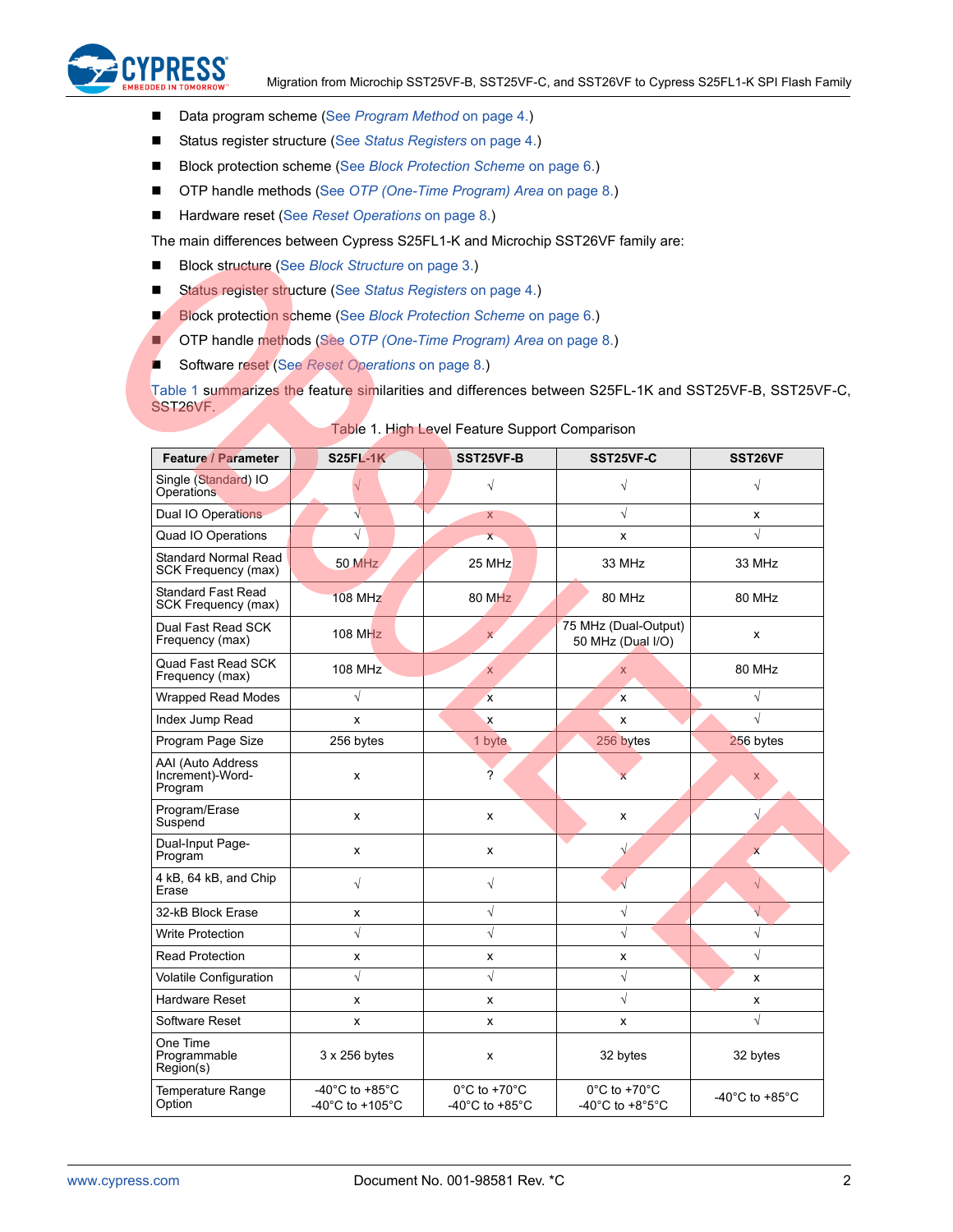

## <span id="page-3-0"></span>**2.1 Hardware Package**

The pinout of the SST25VF-B and SST26VF families is identical. For the SST25VF-C family, HOLD# can be used as RESET# when CS# is high.

The S25FL1-K can have its HOLD# pin connected to a system RESET function without causing it any problems. This allows direct replacement of the SST25VF064C without PCB redesign. [Figure 1](#page-3-2) shows those SOIC packages and pinouts. Please refer to the data sheets for detailed package information.

<span id="page-3-2"></span>

Figure 1. SOIC 150/208/300 mil Package and Pinout (16-pin and 8-pin Versions)

[Table 2](#page-3-3) and [Table 3](#page-3-4) summarize the available packages from Cypress and Microchip.

#### Table 2. Cypress S25FL1-K Available Packages

<span id="page-3-3"></span>

|                                                      |                  | Cypress S25FL1-K |                  |
|------------------------------------------------------|------------------|------------------|------------------|
|                                                      | <b>S25FL116K</b> | <b>S25FL132K</b> | <b>S25FL164K</b> |
| SOIC8 150 mil                                        |                  |                  | x                |
| SOIC8 208 mil                                        |                  |                  |                  |
| SOIC16 300 mil                                       | х                | х                |                  |
| USON 5x6                                             |                  |                  |                  |
| 24-Ball BGA $6 \times 8$<br>5 x5 ball and 6 x 4 ball |                  |                  |                  |

Table 3. Microchip Available Packages

<span id="page-3-4"></span>

|                   | SST25VF-B |          | SST25VF-C       | SST <sub>26</sub> VF |                |  |
|-------------------|-----------|----------|-----------------|----------------------|----------------|--|
|                   | 25VF016B  | 25VF032B | <b>25VF064C</b> | <b>25VF016</b>       | <b>25VF032</b> |  |
| SOIC8 200 mil     |           |          |                 |                      |                |  |
| SOIC16 300 mil    | х         |          |                 | x                    |                |  |
| WSON $6 \times 5$ |           |          |                 |                      |                |  |
| WSON 6 x 8        | ́         |          |                 |                      |                |  |

## <span id="page-3-1"></span>**2.2 Block Structure**

Both Microchip products (SST25VF-B, SST25VF-C, and SST26VF) and Cypress S25FL1-K support 4-kB sector erase.

The SST25VF-B and SST25VF-C support both 32-kB block erase and 64-kB block erase, while Cypress S25FL1- K supports 64-kB block erase only.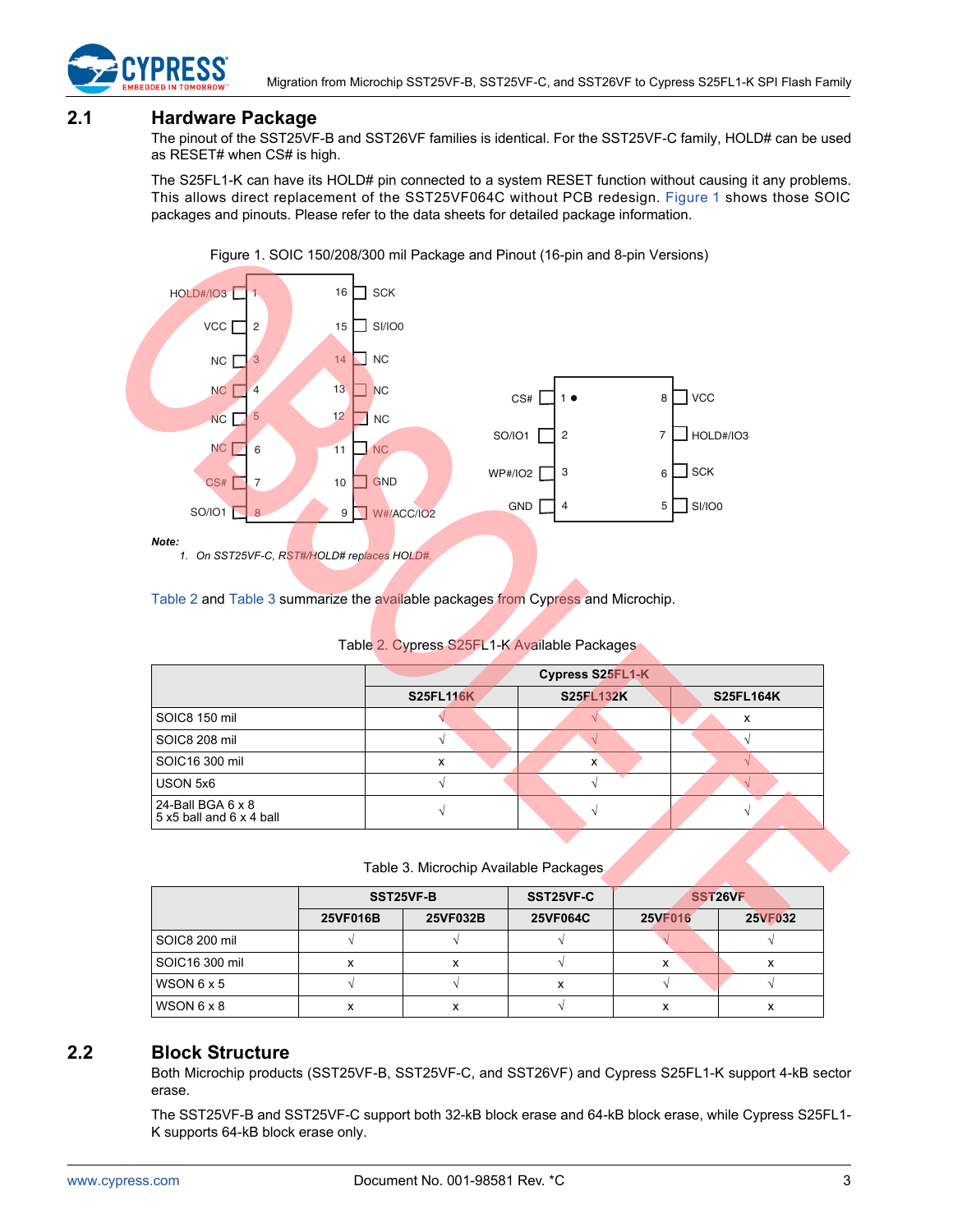

[Figure 2](#page-4-3) shows block structure of SST26VF. Block erase command needs to be sent according to the structure. Software change is needed when migrating from SST26VF to S25FL1-K if block erase command (D8H) is used.

<span id="page-4-3"></span>

## <span id="page-4-0"></span>**2.3 Program Method**

Both Microchip products (SST25VF-C and SST26VF) and Cypress S25FL1-K supports page program with program length from 1 to 256 bytes.

SST25VF-C supports Dual-Input Page-Program, while S25FL1-K does not.

The page program command (02H) in the SST25VF-B can only program 1 byte to flash. AAI (Auto Address Increment)-Word-Program is used to program multiple bytes to flash. When migrating to S25FL1-K, AAI-Word-Program function needs to be removed and the page program command used instead.

## <span id="page-4-1"></span>**2.4 Multi-I/O Operation**

The SST25VF-C supports Dual output read and Dual I/O read, which is also supported by S25FL1-K.

The SST26VF supports Quad I/O bus operation and when enabled, all instructions thereafter will be 4-bit multiplexed input/output until a power cycle or a "Reset Quad I/O instruction" is executed. S25FL1-K supports Quad output read and Quad I/O read operations but does not support Quad I/O bus operation. Changes to the software will be required when migrating to S25FL1-K if Quad I/O bus operation is used.

## <span id="page-4-2"></span>**2.5 Status Registers**

The SST25VF-B, SST25VF-C, and SST26VF have only one status register (SR1).

Cypress FL1-K devices have two additional status registers (SR2 and SR3), which can be used to provide status on additional device features and to configure the burst wrap feature. The Write Status Register instruction allows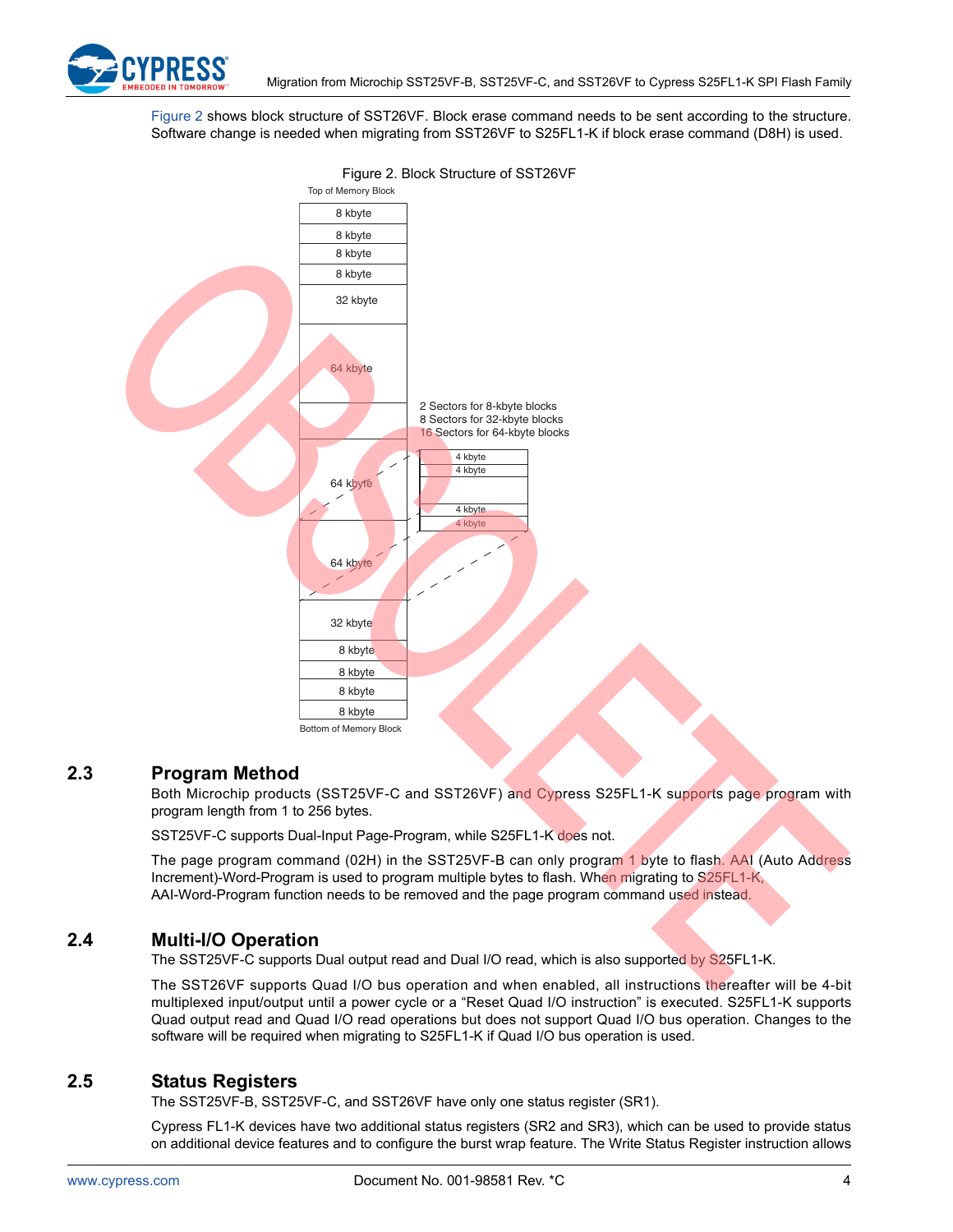

the three status registers to be written in one command sequence. Only non-volatile status register bits SRP0, SEC, TB, BP2, BP1, BP0 (bits 7 through 2 of Status Register 1), CMP, LB3, LB2, LB1, LB0, QE, SRP1 (bits 6 through 0 of Status Register 2) and W6, W5, W4, and LC (bits 6 through 0 of Status Register 3) can be written. All other status register bit locations are read-only and will not be affected by the Write Status Register instruction.

[Table 4](#page-5-0) illustrates the status register bit assignments for Microchip products and S25FL1-K.

|  |  |  | Table 4. Status Register Bit Assignments for Microchip Products and S25FL1-K |
|--|--|--|------------------------------------------------------------------------------|
|  |  |  |                                                                              |

<span id="page-5-0"></span>

|                     |                    | <b>Cypress</b>                                    | <b>Microchip</b>   |                                                        |                 |                                        |                         |                                            |  |
|---------------------|--------------------|---------------------------------------------------|--------------------|--------------------------------------------------------|-----------------|----------------------------------------|-------------------------|--------------------------------------------|--|
| <b>Bits</b>         |                    | <b>S25FL1-K</b>                                   | SST25VF-B          |                                                        | SST25VF-C       |                                        |                         | SST26VF                                    |  |
|                     | <b>Name</b>        | <b>Function</b>                                   | <b>Name</b>        | <b>Function</b>                                        | Name            | <b>Function</b>                        | <b>Name</b>             | <b>Function</b>                            |  |
| <b>SR1[7]</b>       | SRP <sub>0</sub>   | <b>Status</b><br>Register<br>Protect <sub>0</sub> | <b>BPL</b>         | <b>BP Lock Bit</b>                                     | <b>BPL</b>      | <b>BP Lock Bit</b>                     | <b>BUSY</b>             | Embedded<br>Operation<br>Status            |  |
| SR1[6]              | SEC.               | Sector/<br><b>Block</b><br><b>Protect</b>         | AAI                | Auto<br>Address<br>Increment<br>Programmi<br>ng status | <b>SEC</b>      | Security ID<br>(OTP)<br>status         | <b>RES</b>              | Reserved                                   |  |
| SR1[5]              | TB                 | Top/Bottom<br>Protect                             | BP <sub>3</sub>    |                                                        | BP <sub>3</sub> |                                        | <b>SEC</b>              | Security ID<br>(OTP)<br>status             |  |
| SR <sub>1</sub> [4] | B <sub>P2</sub>    |                                                   | BP <sub>2</sub>    |                                                        | BP <sub>2</sub> |                                        | <b>WPLD</b>             | Write<br>Protection<br>Lock-Down<br>status |  |
| SR1[3]              | BP <sub>1</sub>    | <b>Block</b><br><b>Protect Bits</b>               | BP <sub>1</sub>    | <b>Block</b><br><b>Protect Bits</b>                    | BP <sub>1</sub> | <b>Block</b><br><b>Protect Bits</b>    | <b>WSP</b>              | Write<br>Suspend-<br>Program<br>status     |  |
| SR1[2]              | BP <sub>0</sub>    |                                                   | BP <sub>0</sub>    |                                                        | BP <sub>0</sub> |                                        | <b>WSE</b>              | Write<br>Suspend-<br>Erase<br>status       |  |
| SR1[1]              | <b>WEL</b>         | Write<br>Enable<br>Latch                          | <b>WEL</b>         | <b>Write</b><br>Enable<br>Latch                        | <b>WEL</b>      | <b>Write</b><br>Enable<br>Latch        | <b>WEL</b>              | Write<br>Enable<br>Latch                   |  |
| SR1[0]              | <b>BUSY</b>        | Embedded<br>Operation<br>Status                   | <b>BUSY</b>        | Embedded<br>Operation<br><b>Status</b>                 | <b>BUSY</b>     | <b>Embedded</b><br>Operation<br>Status | <b>RES</b>              | Reserved                                   |  |
| SR2[7]              | <b>RFU</b>         | Reserved                                          | x                  | X                                                      | $\mathsf{X}$    | $\boldsymbol{\mathsf{x}}$              | $\mathsf{X}$            | x                                          |  |
| SR2[6]              | <b>CMP</b>         | Compleme<br>nt Protect                            | x                  | x                                                      | x               | $\mathsf{x}$                           | $\mathsf{x}$            | x                                          |  |
| SR2[5]              | LB <sub>3</sub>    |                                                   | x                  | x                                                      | X.              | x                                      | $\mathsf{x}$            | $\overline{\mathsf{x}}$                    |  |
| SR2[4]              | LB <sub>2</sub>    | Security<br>Register                              | x                  | x                                                      | X               | x                                      | x                       | X                                          |  |
| SR2[3]              | LB1                | Lock Bits                                         | x                  | x                                                      | $\mathbf{x}$    | X                                      | x                       | x                                          |  |
| SR2[2]              | LB <sub>0</sub>    |                                                   | x                  | x                                                      | x               | $\overline{\mathsf{x}}$                | X                       | x                                          |  |
| SR2[1]              | QE                 | Quad<br>Enable                                    | x                  | x                                                      | x               | x                                      | $\mathsf{x}$            | X                                          |  |
| SR2[0]              | SRP1               | Status<br>Register<br>Protect1                    | x                  | x                                                      | x               | X                                      | x                       | x                                          |  |
| SR3[7]              | <b>RFU</b>         | Reserved                                          | x                  | X                                                      | X               | X                                      | $\mathsf{X}$            | X                                          |  |
| SR3[6]              | W6                 | <b>Burst Wrap</b>                                 | X                  | X                                                      | x               | x                                      | $\overline{\mathbf{x}}$ | X                                          |  |
| SR3[5]              | W <sub>5</sub>     | Length                                            | X                  | X                                                      | X               | X                                      | X                       | X                                          |  |
| SR3[4]              | W4                 | <b>Burst Wrap</b><br>Enable                       | x                  | X                                                      | x               | X                                      | X                       | X                                          |  |
| SR3[3]              |                    |                                                   | X                  | X                                                      | X               | X                                      | x                       | x                                          |  |
| SR3[2]              | Latency<br>Control | Variable<br>Read                                  | X                  | X                                                      | x               | X                                      | x                       | X                                          |  |
| SR3[1]              | (LC)               | Latency<br>Control                                | X                  | X                                                      | x               | x                                      | x                       | X                                          |  |
| SR3[0]              |                    |                                                   | $\pmb{\mathsf{x}}$ | $\pmb{\mathsf{x}}$                                     | $\mathsf X$     | $\mathsf X$                            | $\mathsf X$             | X                                          |  |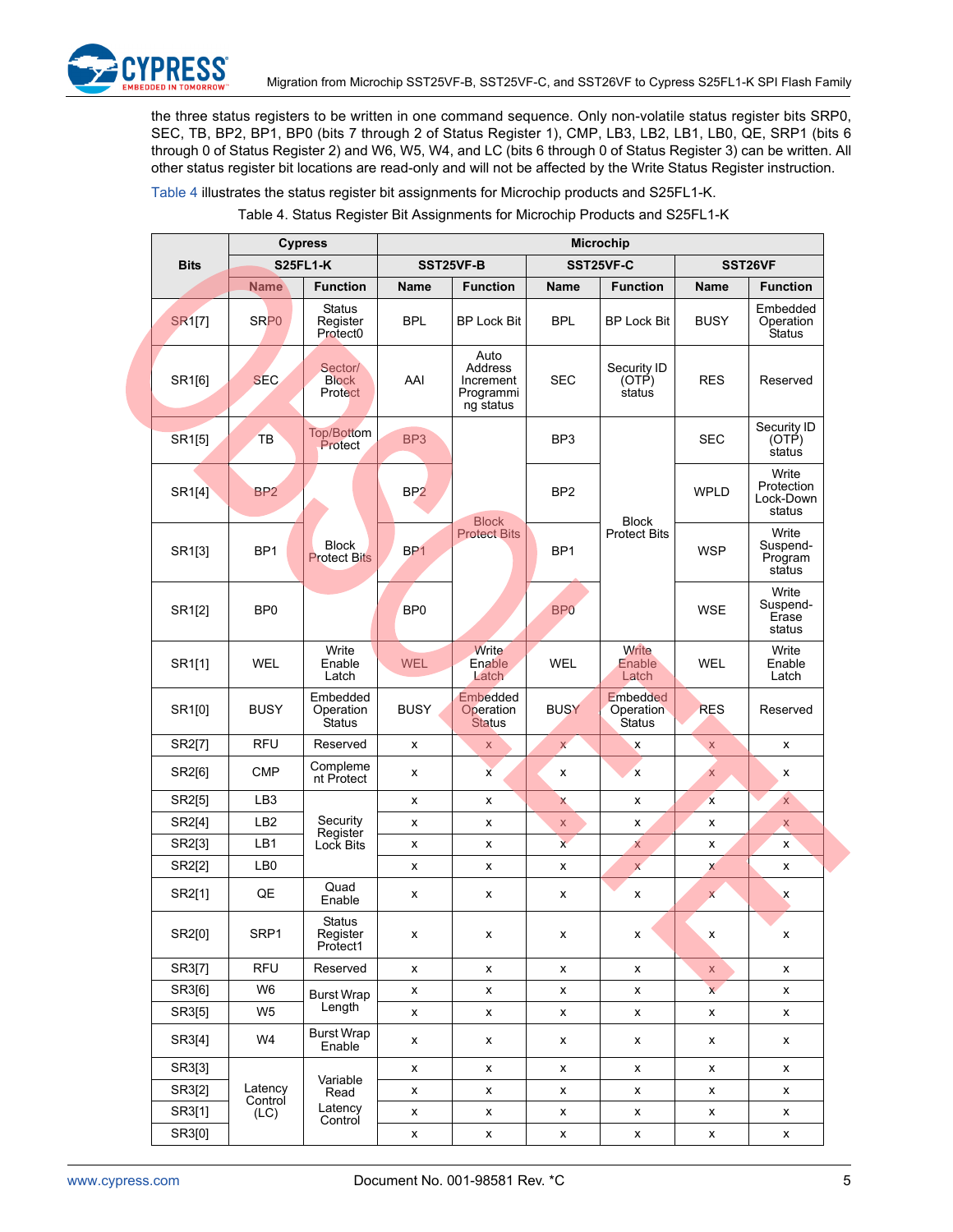

## <span id="page-6-0"></span>**2.6 Block Protection Scheme**

The SST25VF-B and SST25VF-C protect sector data based on Block Protect Bits (BP3-0). The BP Bits are nonvolatile read/write bits in the status register (SR[5-2]) that provide Write Protection control and status. [Table 5](#page-6-1) shows sector protection area of SST25VF-B and SST25VF-C. Please refer also to the status register handling.

<span id="page-6-1"></span>

| <b>BP Status</b> |                             |                | SST25VF-B      |                             | SST25VF-C                                       |                                    |                                      |                                    |                                      |
|------------------|-----------------------------|----------------|----------------|-----------------------------|-------------------------------------------------|------------------------------------|--------------------------------------|------------------------------------|--------------------------------------|
|                  |                             |                |                |                             | <b>VF016B</b><br><b>VF032B</b><br><b>VF064C</b> |                                    |                                      |                                    |                                      |
| <b>BP</b><br>3   | <b>BP</b><br>$\overline{2}$ | <b>BP</b><br>1 | <b>BP</b><br>0 | <b>Protected</b><br>Portion | <b>Protected</b><br><b>Addresses</b>            | <b>Protected</b><br><b>Portion</b> | <b>Protected</b><br><b>Addresses</b> | <b>Protected</b><br><b>Portion</b> | <b>Protected</b><br><b>Addresses</b> |
| $\overline{0}$   | $\Omega$                    | 0              | 0              | None                        | None                                            | None                               | None                                 | None                               | None                                 |
| 0                | 0                           | 0              | $\overline{1}$ | <b>Upper 1/32</b>           | 1F0000H-<br>1FFFFFFH                            | Upper 1/64                         | 3F0000H-<br>3FFFFFH                  | <b>Upper 1/128</b>                 | 7F0000H-<br>7FFFFFH                  |
| $\mathbf{0}$     | 0                           | $\mathbf{1}$   | $\Omega$       | Upper 1/16                  | 1E0000H-<br>1FFFFFH                             | Upper 1/32                         | 3E0000H-<br>3FFFFFFH                 | Upper 1/64                         | 7E0000H-<br><b>7FFFFFH</b>           |
| $\Omega$         | $\Omega$                    | $\mathbf{1}$   | $\mathbf{1}$   | Upper 1/8                   | 1C0000H-<br>1FFFFFFH                            | Upper 1/16                         | 3C0000H-<br>3FFFFFH                  | Upper 1/32                         | 7C0000H-<br>7FFFFFH                  |
| 0                | $\blacktriangleleft$        | $\overline{0}$ | 0              | Upper 1/4                   | 180000H-<br>1FFFFFH                             | Upper 1/8                          | 380000H-<br>3FFFFFH                  | Upper 1/16                         | 780000H-<br>7FFFFFH                  |
| 0                | 1                           | $\Omega$       | $\mathbf{1}$   | Upper 1/2                   | 100000H-<br>1FFFFFH                             | Upper 1/4                          | 300000H-<br>3FFFFFH                  | Upper 1/8                          | 700000H-<br>7FFFFFH                  |
| 0                | 1                           | 1              | $\Omega$       | <b>All Blocks</b>           | 000000H-<br>1FFFFFFH                            | Upper 1/2                          | 200000H-<br>3FFFFFH                  | Upper 1/4                          | 600000H-<br>7FFFFFH                  |
| 0                | 1                           | 1              | 1              | <b>All Blocks</b>           | 000000H-<br>1FFFFFH                             | <b>All Blocks</b>                  | 000000H-<br>3FFFFFH                  | Upper 1/2                          | 400000H-<br>7FFFFFH                  |
| 1                | 0                           | $\Omega$       | 0              | None                        | <b>None</b>                                     | <b>None</b>                        | None                                 | All Blocks                         | 000000H-<br><b>7FFFFFH</b>           |
| 1                | $\Omega$                    | $\Omega$       | 1              | Upper 1/32                  | 1F0000H-<br>1FFFFFH                             | Upper 1/64                         | 3F0000H-<br>3FFFFFH                  | <b>All Blocks</b>                  | 000000H-<br>7FFFFFH                  |
| 1                | 0                           | 1              | 0              | Upper 1/16                  | 1E0000H-<br>1FFFFFFH                            | Upper 1/32                         | 3E0000H-<br>3FFFFFH                  | <b>All Blocks</b>                  | 000000H-<br><b>7FFFFFH</b>           |
| 1                | 0                           | 1              | 1              | Upper 1/8                   | 1C0000H-<br>1FFFFFH                             | Upper 1/16                         | 3C0000H-<br>3FFFFFH                  | <b>All Blocks</b>                  | 000000H-<br>7FFFFFH                  |
| 1                | 1                           | 0              | 0              | Upper 1/4                   | 180000H-<br>1FFFFFH                             | Upper 1/8                          | 380000H-<br>3FFFFFH                  | <b>All Blocks</b>                  | 000000H-<br><b>7FFFFFH</b>           |
| 1                | 1                           | 0              | 1              | Upper 1/2                   | 100000H-<br>1FFFFFFH                            | Upper 1/4                          | 300000H-<br>3FFFFFH                  | <b>All Blocks</b>                  | 000000H-<br><b>7FFFFFH</b>           |
| 1                | 1                           | 1              | 0              | All Blocks                  | 000000H-<br>1FFFFFH                             | Upper 1/2                          | 200000H-<br>3FFFFFH                  | <b>All Blocks</b>                  | 000000H-<br><b>7FFFFFH</b>           |
| 1                | 1                           | 1              | 1              | All Blocks                  | 000000H-<br>1FFFFFFH                            | All Blocks                         | 000000H-<br>3FFFFFH.                 | <b>All Blocks</b>                  | 000000H-<br><b>7FFFFFH</b>           |

|  | Table 5. Sector Protection Area of SST25VF-B and SST25VF-C |  |
|--|------------------------------------------------------------|--|
|  |                                                            |  |

The SST26VF has a Block-Protection register that provides a software mechanism to write-lock the array and write-lock, and/or read-lock, the parameter blocks. The Block-Protection Register is 48-bits wide on the SST26VF016 and 80-bits wide on the SST26VF032: two bits each for the eight 8-kB parameter blocks (write-lock and read-lock), and one bit each for the remaining 32-kB and 64-kB overlay blocks (write-lock).

The Cypress S25FL1-K allows all, none, or a portion of the memory array be protected from Program and Erase instructions via the status register. It is similar to the sector protection scheme used by SST25VF-B and SST25VF-C but more flexible.

The Block Protect Bits (BP2-0) provide Write Protection control and status. The factory default setting for the block protection bits is 0 (none of the array is protected.). The non-volatile Top/Bottom bit (TB) controls whether the Block Protect Bits (BP2-0) protect from the Top (TB=0) or the Bottom (TB=1) of the array. The non-volatile Sector/ Block Protect bit (SEC) selects whether the Block Protect Bits (BP2-0) protect 4-kB sectors (SEC=1) or 64-kB blocks (SEC=0) in the Top (TB=0) or the Bottom (TB=1) of the array.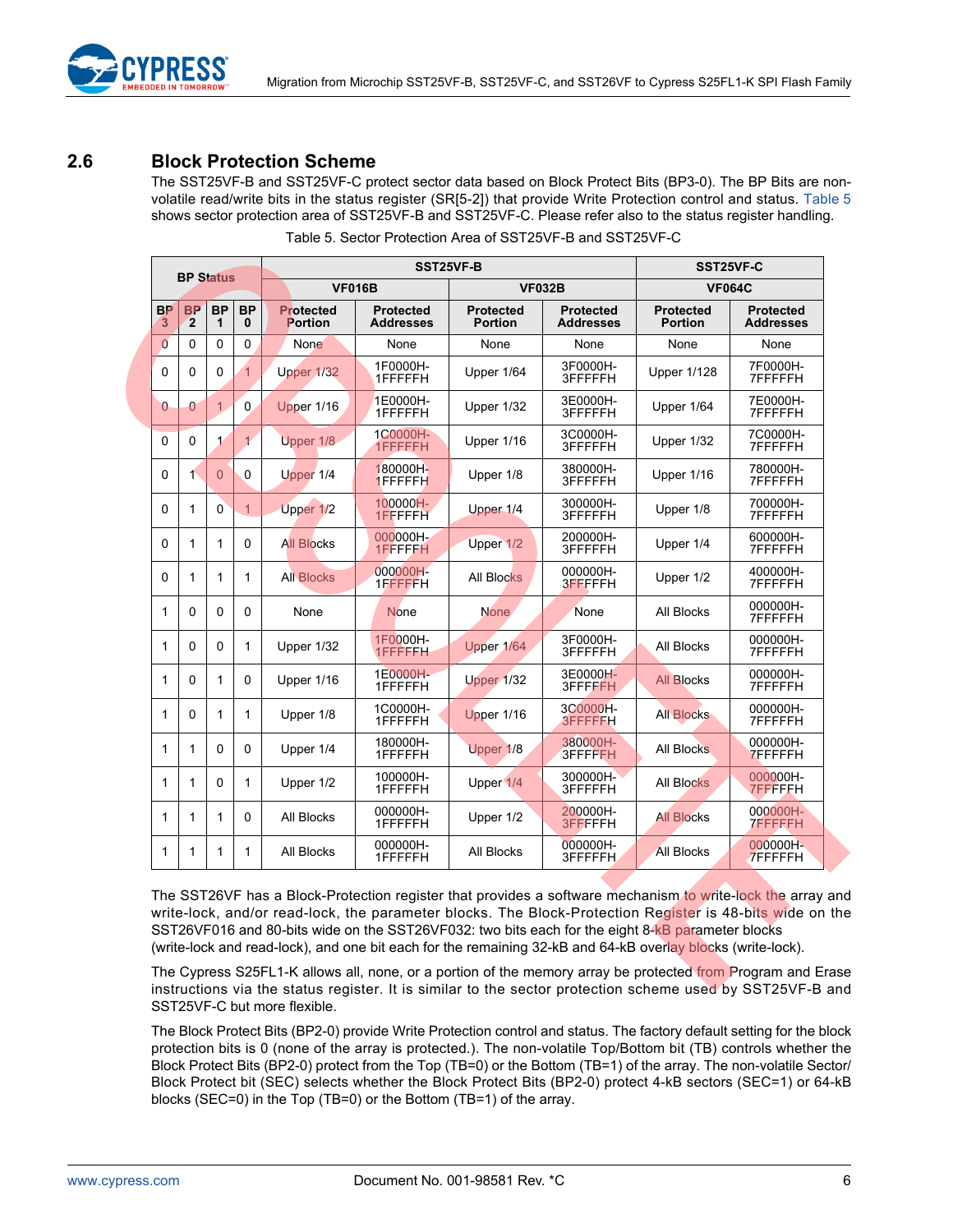

The Complement Protect bit (CMP) is a non-volatile read/write bit in the status register. It is used in conjunction with SEC, TB, and BP2-0 bits to provide more flexibility for the array protection. Once CMP is set to 1, previous array protection set by SEC, TB, BP2, BP1, and BP0 will be reversed.

Refer to the Cypress [data sheet](http://www.spansion.com/Products/Serial-Flash/Pages/Spansion%20FL.aspx) for the valid combinations. [Table 6](#page-7-0) and [Table 7](#page-7-1) show S25FL1-K's sector protection using S25FL116K as an example.

<span id="page-7-0"></span>

|                |                | <b>Status Register</b> | <b>Protected Portion</b> | <b>Protected Addresses</b> |                    |                   |
|----------------|----------------|------------------------|--------------------------|----------------------------|--------------------|-------------------|
| <b>SEC</b>     | <b>TB</b>      | BP <sub>2</sub>        | BP <sub>1</sub>          | BP <sub>0</sub>            |                    |                   |
| X              | $\mathsf{X}$   | $\Omega$               | $\Omega$                 | 0                          | None               | None              |
| $\overline{0}$ | $\overline{0}$ | $\mathbf 0$            | $\mathbf 0$              | 1                          | Upper 1/32         | 1F0000h - 1FFFFFH |
| $\Omega$       | $\overline{0}$ | $\Omega$               | $\mathbf{1}$             | 0                          | Upper 1/16         | 1E0000h - 1FFFFFH |
| $\mathbf 0$    | $\overline{0}$ | $\mathbf{0}$           | $\mathbf{1}$             | $\mathbf{1}$               | Upper 1/8          | 1C0000h - 1FFFFFH |
| $\mathbf 0$    | $\overline{0}$ | $\mathbf{1}$           | $\Omega$                 | $\mathbf 0$                | Upper 1/4          | 180000h - 1FFFFFH |
| $\mathbf 0$    | $\overline{0}$ | $\overline{1}$         | $\Omega$                 | $\mathbf{1}$               | Upper 1/2          | 100000h - 1FFFFFH |
| $\overline{0}$ | $\mathbf{1}$   | $\overline{0}$         | $\mathbf 0$              | 1                          | Lower 1/32         | 000000h - 00FFFFH |
| $\mathbf 0$    | 1              | $\overline{0}$         | $\overline{1}$           | $\Omega$                   | Lower 1/16         | 000000h - 01FFFFH |
| $\mathbf 0$    | 1              | $\mathbf 0$            | $\mathbf{1}$             | 1                          | Lower 1/8          | 000000h - 03FFFFH |
| $\mathbf 0$    | 1.             | $\mathbf{1}$           | $\overline{0}$           | $\mathbf 0$                | Lower 1/4          | 000000h - 07FFFFH |
| $\Omega$       | $\mathbf{1}$   | $\mathbf{1}$           | $\overline{0}$           | $\mathbf{1}$               | Lower 1/2          | 000000h - 0FFFFFH |
| X              | X              | 1                      | 1                        | $\mathsf{X}$               | All                | 000000h - 1FFFFFH |
| 1              | $\Omega$       | 0                      | $\overline{0}$           | $\overline{1}$             | <b>Upper 1/512</b> | 1FF000h - 1FFFFFH |
| 1              | $\Omega$       | $\overline{0}$         | 1                        | $\overline{0}$             | <b>Upper 1/256</b> | 1FE000h - 1FFFFFH |
| 1              | $\Omega$       | $\overline{0}$         | 1                        | $\overline{1}$             | <b>Upper 1/128</b> | 1FC000h - 1FFFFFH |
| 1              | $\Omega$       | $\mathbf{1}$           | $\Omega$                 | $\overline{\mathsf{x}}$    | Upper 1/64         | 1F8000h - 1FFFFFH |
| 1              | 1              | $\Omega$               | $\Omega$                 | $\mathbf{1}$               | Lower 1/512        | 000000h - 000FFFH |
| 1              | 1              | $\Omega$               | $\overline{1}$           | $\overline{0}$             | Lower 1/256        | 000000h - 001FFFH |
| 1              | 1              | $\mathbf 0$            | $\overline{1}$           | $\overline{1}$             | <b>Lower 1/128</b> | 000000h - 003FFFH |
| 1              | 1              | 1                      | $\Omega$                 | X                          | Lower 1/64         | 000000h - 007FFFH |

#### Table 6. FL116K Block Protection (CMP = 0)

#### Table 7. FL116K Block Protection (CMP = 1)

<span id="page-7-1"></span>

|            |           | <b>Status Register</b> |                 |                 | <b>Protected Portion</b> | <b>Protected Addresses</b> |
|------------|-----------|------------------------|-----------------|-----------------|--------------------------|----------------------------|
| <b>SEC</b> | <b>TB</b> | BP <sub>2</sub>        | BP <sub>1</sub> | BP <sub>0</sub> |                          |                            |
| x          | x         | 0                      | 0               | $\Omega$        | All                      | 000000h - 1FFFFFH          |
| $\Omega$   | 0         | $\Omega$               | $\Omega$        | 1               | Lower 31/32              | 000000h - 1EFFFFH          |
| $\Omega$   | 0         | $\Omega$               | 1               | $\mathbf{0}$    | Lower 15/16              | 000000h - 1DFFFFH          |
| $\Omega$   | 0         | $\Omega$               | 1               | 1               | Lower 7/8                | 000000h - 1BFFFFH          |
| 0          | 0         | 1                      | $\Omega$        | $\Omega$        | Lower 3/4                | 000000h - 17FFFFH          |
| 0          | 0         |                        | $\Omega$        | 1               | Lower 1/2                | 000000h - OFFFFFH          |
| $\Omega$   |           | $\Omega$               | $\Omega$        | 1               | Upper 31/32              | 010000h - 1FFFFFH          |
| $\Omega$   |           | $\Omega$               | 1               | $\Omega$        | <b>Upper 15/16</b>       | 020000h - 1FFFFFH          |
| $\Omega$   |           | $\Omega$               | 1               | 1               | Upper 7/8                | 040000h - 1FFFFFH          |
| 0          |           |                        | $\Omega$        | $\Omega$        | Upper 3/4                | 080000h - 1FFFFFH          |
| $\Omega$   |           |                        | $\Omega$        | 1               | Lower 1/2                | 100000h - 1FFFFFH          |
| x          | x         | 1                      | 1               | x               | None                     | None                       |
| 1          | 0         | $\Omega$               | $\Omega$        | 1               | Lower 511/512            | 000000h - 1FEFFFH          |
| 1          | $\Omega$  | $\Omega$               | 1               | $\Omega$        | Lower 255/156            | 000000h - 1FDFFFH          |
|            | 0         | 0                      |                 |                 | Lower 127/128            | 000000h - 1FBFFFH          |

Ŋ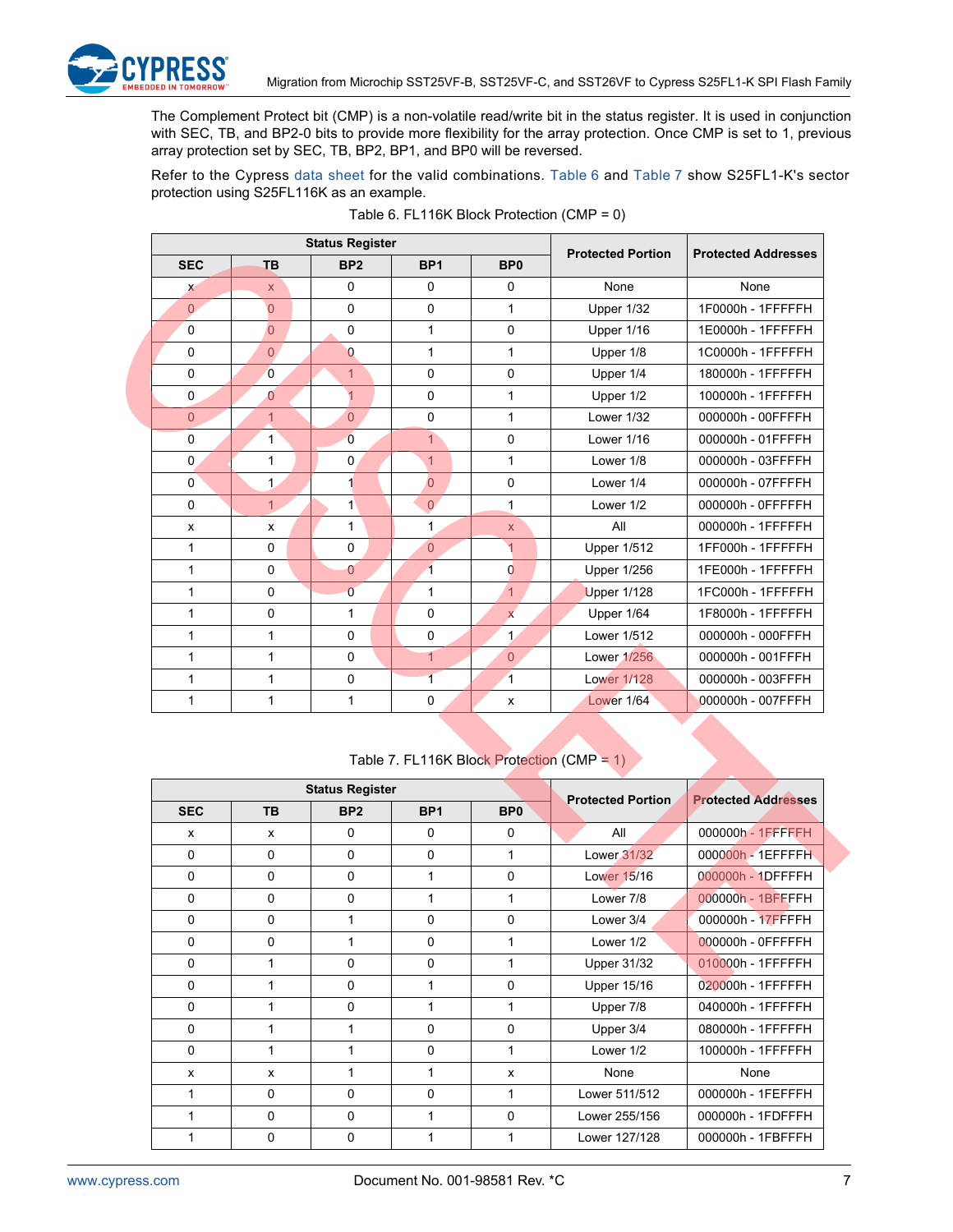| <b>Status Register</b> |    |                 |                 |                 | <b>Protected Portion</b> | <b>Protected Addresses</b> |
|------------------------|----|-----------------|-----------------|-----------------|--------------------------|----------------------------|
| <b>SEC</b>             | ΤВ | BP <sub>2</sub> | BP <sub>1</sub> | B <sub>P0</sub> |                          |                            |
|                        |    |                 |                 | x               | Lower 63/64              | 000000h - 1F7FFFH          |
|                        |    |                 |                 |                 | Upper 511/512            | 001000h - 1FFFFFH          |
|                        |    |                 |                 |                 | Upper 255/256            | 002000h - 1FFFFFH          |
|                        |    |                 |                 |                 | Upper 127/128            | 004000h - 1FFFFFH          |
|                        |    |                 |                 | x               | Upper 63/64              | 008000h - 1FFFFFH          |

| Table 7. FL116K Block Protection (CMP = 1) |  |  |  |
|--------------------------------------------|--|--|--|
|--------------------------------------------|--|--|--|

## <span id="page-8-0"></span>**2.7 Variable Latency**

The Cypress S25FL1-K adds support for variable latency read timing. Customers can use the default latency code value when migrating from Microchip products to S25FL1-K without any change in read timing. Or, they can set latency code (SR3[3-0]) and change read timing to enable faster initial access time or higher clock rate read commands. See full feature details in [S25FL1-K data sheet.](http://www.spansion.com/Products/Serial-Flash/Pages/Spansion%20FL.aspx)

## <span id="page-8-1"></span>**2.8 Burst Read Mode**

The Microchip SST26VF supports 8/16/32/64-byte linear burst with wrap-around. Set Burst command cycle (C0H) is used to set burst length. Read Burst command cycle (OCH) is used to execute a Read Burst operation.

The Cypress S25FL1-K supports Fast Quad IO Read (EBH) in Burst with Wrap mode. Status Register 3 provides a bit (SR3[4]) to enable a read with wrap option for the Quad I/O Read command. To set burst length, Status Register 3 provides bits (SR3[6:5]) to select the alignment boundary. Burst wrap length can be aligned on 8-, 16-, 32-, or 64-byte boundaries. The S25FL1-K also supports Set Burst with Wrap command (77H) preceding the Fast Quad IO Read command. See full feature details in [S25FL1-K data sheet.](http://www.spansion.com/Products/Serial-Flash/Pages/Spansion%20FL.aspx)

## <span id="page-8-2"></span>**2.9 OTP (One-Time Program) Area**

The Microchip SST25VF-C and SST26VF supports 32 bytes' OTP area. Eight bytes are unique, factory pre-programmed identifier and 24 bytes are user-programmable. Read SID (88H) is used to read OTP area. Program SID (A5H) is used to program OTP area. Lockout SID (85H) is used to lockout OTP area programming.

The Cypress S25FL1-K provides three 256 bytes' Security Registers. Each security register can be read (opcode 48H), programmed (opcode 42H), erased (opcode 44H), and permanently locked by setting status register bits LB1, LB2 and LB3 to 1.

## <span id="page-8-3"></span>**2.10 Reset Operations**

The Microchip SST25VF-C has a RST# pin that provides a hardware method for resetting the device.

The Microchip SST26VF supports a software reset operation. It is used to put the device in normal operating ready mode. This operation consists of two commands: Reset-Enable (RSTEN 66H) and Reset (RST 99H).

The Cypress S25FL1-K does not have a hardware Reset pin. If the host system memory controller resets, without a complete power down and power up sequence, while S25FL1-K is set to Continuous Mode Read, S25FL1-K will not recognize any initial standard SPI commands from the controller. To address this possibility, it is recommended to issue a Continuous Read Mode Reset (FFFFh) command as the first command after a system Reset. Doing so will release the device from the Continuous Read Mode and allow Standard SPI commands to be recognized.

If Burst Wrap Mode is used, it is also recommended to issue a Set Burst with Wrap (77h) command that sets the W4 bit to one as the second command after a system Reset. Doing so will release the device from the Burst Wrap Mode and allow standard sequential read SPI command operation.

Issuing these commands immediately after a non-power-cycle (warm) system reset ensures the device operation is consistent with the power on default device operation.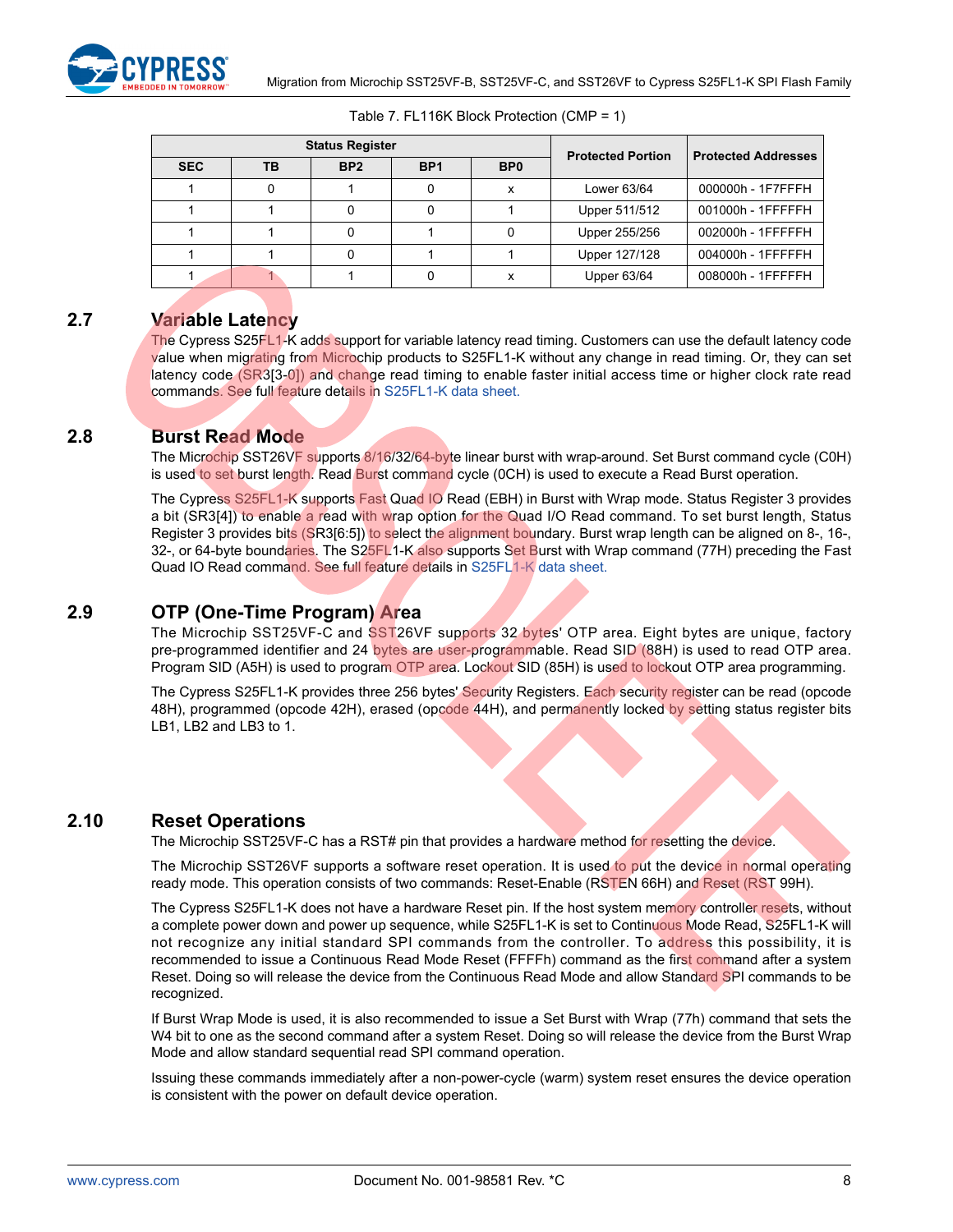

## <span id="page-9-0"></span>**3 Command Set Comparison**

Microchip devices and S25FL1-K share similar instructions (op-codes) in their command set, which determine a compatible set of internal algorithms. Nevertheless, not all commands are supported when comparing one product family with the other.

[Table 8](#page-9-1) shows a comparison summary of the command set of a Cypress S25FL1-K device and Microchip SST25VF-B, SST25VF-C, and SST26VF.

| Table 8. Command Set of S25FL1-K and Microchip Devices (Sheet 1 of 2) |  |  |
|-----------------------------------------------------------------------|--|--|
|-----------------------------------------------------------------------|--|--|

<span id="page-9-1"></span>

| <b>Command Description</b>                        | S25FL1-K             | SST25VF-B       | <b>SST25VF-C</b> | SST26VF          |  |
|---------------------------------------------------|----------------------|-----------------|------------------|------------------|--|
| Configuration, Status, Erase, Program Commands    |                      |                 |                  |                  |  |
| <b>Read Status Register 1</b>                     | 05H                  | 05H             | 05H              | 05H              |  |
| <b>Read Status Register 2</b>                     | 35H                  | x               | x                | x                |  |
| <b>Read Status Register 3</b>                     | 33H                  | x               | x                | x                |  |
| <b>Write Enable</b>                               | 06H                  | 06H             | 06H              | 06H              |  |
| <b>Write Enable for Volatile Status Register</b>  | 50H                  | 50H             | 50H              | x                |  |
| <b>Write Disable</b>                              | 04H                  | 04H             | 04H              | 04H              |  |
| <b>Write Status Registers</b>                     | 01H                  | 01H             | 01H              | х                |  |
| Set Burst with Wrap                               | 77H                  | x               | x                | x                |  |
| Page Program                                      | 02H                  | 02H(1)          | 02H              | 02H              |  |
| Auto Address Increment Programming                | х                    | <b>ADH</b>      | x                | х                |  |
| Dual Input Program                                | $\mathsf{X}$         | x               | A2H              | x                |  |
| Sector Erase (4 kB)                               | 20H                  | 20H             | 20H              | 20H              |  |
| Block Erase (32 kB)                               | $\mathsf{x}$         | 52H             | 52H              | х                |  |
| Block Erase (64 kB)                               | D <sub>8H</sub>      | D8H             | D8H              | x                |  |
| <b>Block Erase</b>                                | $\mathsf{x}$         | x               | x                | DBH(2)           |  |
| Chip Erase                                        | <b>C7H/60H</b>       | C7H/60H         | C7H/60H          | C7H              |  |
| Suspends Program/Erase                            | x                    | x               | x                | B0H              |  |
| Resumes Program/Erase                             | x                    | $\mathsf{X}$    | x                | 30H              |  |
|                                                   | <b>Read Commands</b> |                 |                  |                  |  |
| <b>Read Data</b>                                  | 03H                  | 03H             | 03H              | 03H              |  |
| <b>Fast Read</b>                                  | 0 <sub>BH</sub>      | 0 <sub>BH</sub> | 0 <sub>BH</sub>  | 0BH              |  |
| Fast Read Dual Output                             | 3 <sub>BH</sub>      | $\mathsf{x}$    | 3BH              | х                |  |
| Fast Read Quad Output                             | 6BH                  | x               | <b>X</b>         | $\mathbf{x}$     |  |
| Fast Read Dual I/O                                | <b>BBH</b>           | x               | <b>BBH</b>       | X                |  |
| Fast Read Quad I/O                                | <b>EBH</b>           | x               | х                | x                |  |
| Continuous Read Mode Reset                        | <b>FFH</b>           | X.              | x                | x                |  |
| Set Burst Length                                  | x                    | $\mathsf{X}$    | x                | C0H              |  |
| nB Burst with Wrap                                | x                    | x               | $\mathsf{X}$     | OCH <sub>1</sub> |  |
| Jump to address within 256 Byte page indexed by n | x                    | x               | х                | 08H              |  |
| Jump to address within block indexed by n         | х                    | x               | X                | 09H              |  |
| Jump to block indexed by n                        | x                    | x               | X                | 10H              |  |
| ID, Security, and Other Commands                  |                      |                 |                  |                  |  |
| Deep Power-down                                   | B9H                  | x               | x                | x                |  |
| Release Power down / Device ID                    | ABH                  | x               | x                | x                |  |
| Manufacturer/ Device ID                           | 90H                  | 90H/ABH         | 90H/ABH          | x                |  |
| JEDEC ID Read                                     | 9FH                  | 9FH             | 9FH              | 9FH              |  |
| Quad I/O JEDEC ID Read                            | x                    | x               | x                | AFH              |  |
| Read SFDP Register                                | 5AH                  | x               | x                | x                |  |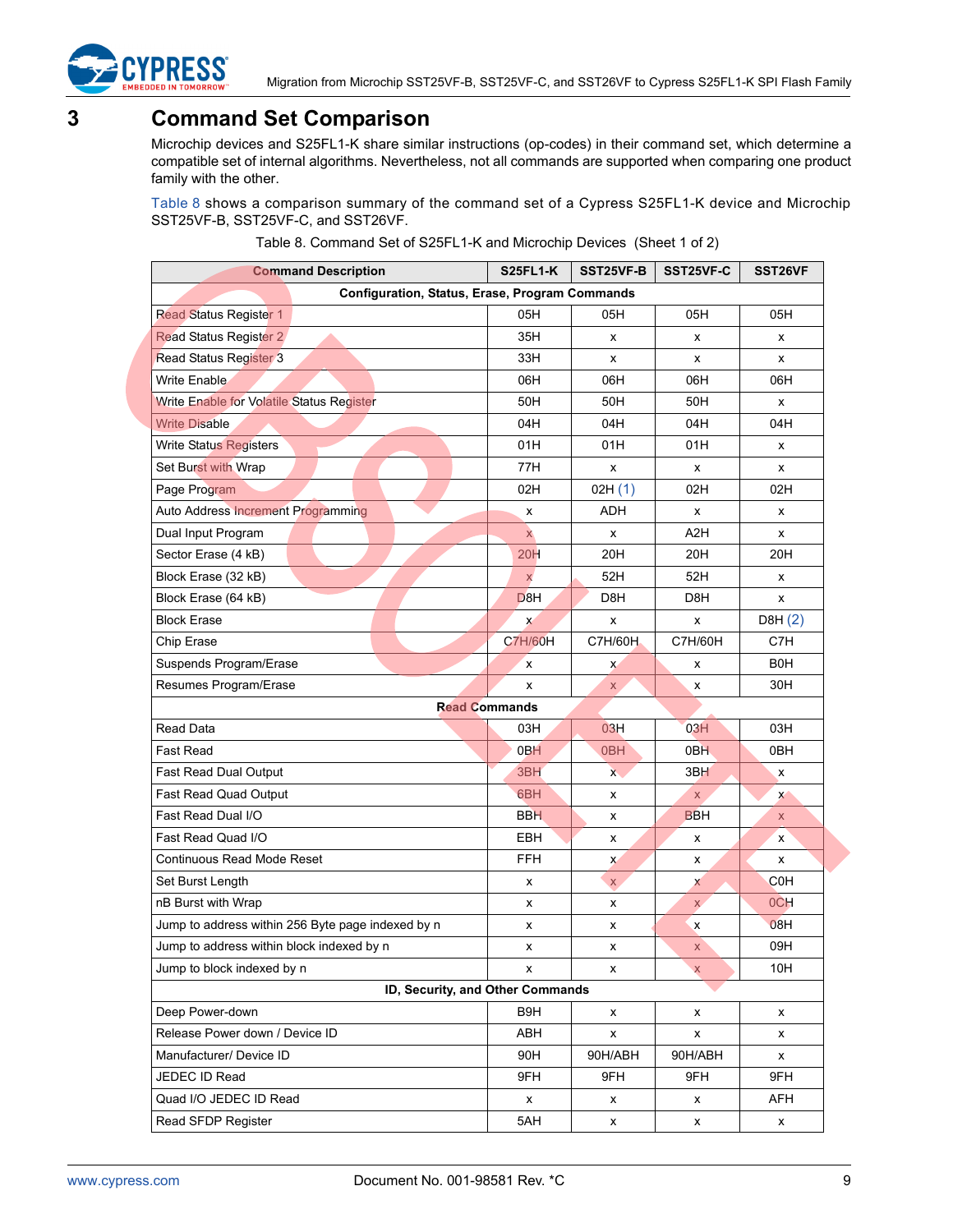

| <b>Command Description</b>                                   | <b>S25FL1-K</b> | SST25VF-B        | SST25VF-C        | SST26VF    |
|--------------------------------------------------------------|-----------------|------------------|------------------|------------|
| Read Security Registers                                      | 48H             | $\mathsf{x}$     | $\mathsf{x}$     | x          |
| <b>Erase Security Registers</b>                              | 44H             | $\mathsf{x}$     | x                | x          |
| <b>Program Security Registers</b>                            | 42H             | x                | x                | x          |
| Enable SO to output RY/BY# status during AAI<br>programming  | $\mathsf{x}$    | 70H              | X                | x          |
| Disable SO to output RY/BY# status during AAI<br>programming | X               | 80H              | X                | x          |
| Enable HOLD# ping functionality of the RST#/HOLD# pin        | $\mathsf{x}$    | $\mathsf{x}$     | AAH              | x          |
| <b>Read Security ID</b>                                      | X               | $\mathsf{x}$     | 88H              | 88H        |
| <b>Program User Security ID area</b>                         | X               | $\mathsf{x}$     | A <sub>5</sub> H | A5H        |
| Lockout Security ID Programming                              | X               | $\boldsymbol{x}$ | 85H              | 85H        |
| No Operation                                                 | $\mathsf{x}$    | $\boldsymbol{x}$ | $\mathsf{x}$     | 00H        |
| <b>Reset Enable</b>                                          | x               | $\mathsf{x}$     | $\mathsf{x}$     | 66H        |
| <b>Reset Memory</b>                                          | X               | $\mathsf{x}$     | X                | 99H        |
| Enable Quad I/O                                              | X               | $\mathsf{x}$     | X                | 38H        |
| Reset Quad I/O                                               | x               | $\mathsf{x}$     | X                | <b>FFH</b> |
| <b>Read Block Protection Register</b>                        | X               | $\mathsf{x}$     | X                | 72H        |
| <b>Write Block Protection Register</b>                       | $\mathsf{x}$    | $\mathsf{x}$     | x                | 42H        |
| Lock Down Block Protection Register                          | $\mathsf{X}$    | X                | x                | 8DH        |

#### Table 8. Command Set of S25FL1-K and Microchip Devices (Sheet 2 of 2)

<span id="page-10-1"></span><span id="page-10-0"></span>*Notes:*

*1. 02H command sequence of SST25VF-B can program 1 byte only every time.* 

*2. Block size being erased of SST26VF is based on its block structure.*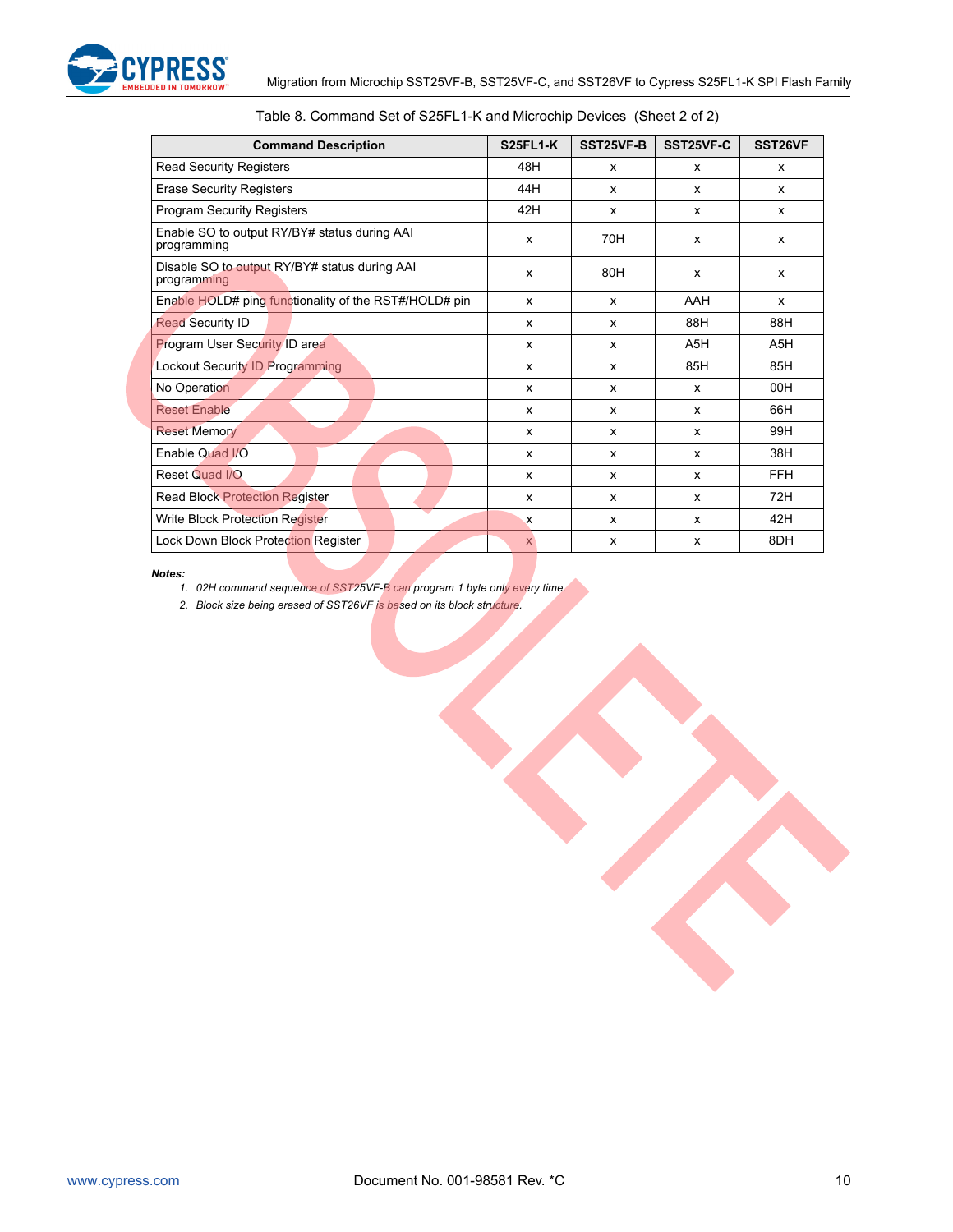

## <span id="page-11-0"></span>**4 Timing Considerations**

## <span id="page-11-1"></span>**4.1 Power-Up Timing**

One of the most sensitive electrical specifications is the power-up timing needed to correctly initialize the device. [Table 9](#page-11-2) and [Figure 3](#page-11-4) show the power-up characteristics of the S25FL1-K family.

| Table 9. S25FL1-K Power-Up Timing Requirement |  |  |
|-----------------------------------------------|--|--|
|                                               |  |  |

<span id="page-11-2"></span>

| <b>Parameter</b>                |  | Symbol           | <b>Spec</b> | Unit       |    |
|---------------------------------|--|------------------|-------------|------------|----|
|                                 |  |                  | Min         | <b>Max</b> |    |
| $V_{CC}$ (min) to CS# Low       |  | <sup>L</sup> VSL | 10          |            | μs |
| Time Delay Before Write Command |  | <sup>I</sup> PUW |             | 10         | ms |
| Write Inhibit Threshold Voltage |  | V <sub>WI</sub>  | 1.0         | 2.0        |    |
|                                 |  |                  |             |            |    |

<span id="page-11-4"></span>

Figure 3. Power-Up Timing and Voltage Levels

On the Microchip side, V<sub>CC</sub> ramp rate is more restrictive. All functionalities and DC specifications are specified for a V<sub>CC</sub> ramp rate of greater than 1V per 100 ms (0v - 3.0V in less than 300 ms for SST25VF-B/SST25VF-C, and 0V to 2.7V in less than 270 ms for SST26VF). [Table 10](#page-11-3) shows the power-up characteristics of the Microchip products.

Table 10. SST25VF-B, SST25VF-C, and SST26VF Power-Up Timing Requirement

<span id="page-11-3"></span>

| <b>Parameter</b>                | Symbol    | Min | Unit      |  |
|---------------------------------|-----------|-----|-----------|--|
| $V_{CC}$ Min to Read Operation  | TPU-READ  | 100 | <b>US</b> |  |
| $V_{CC}$ Min to Write Operation | TPU-WRITE | 100 | <b>US</b> |  |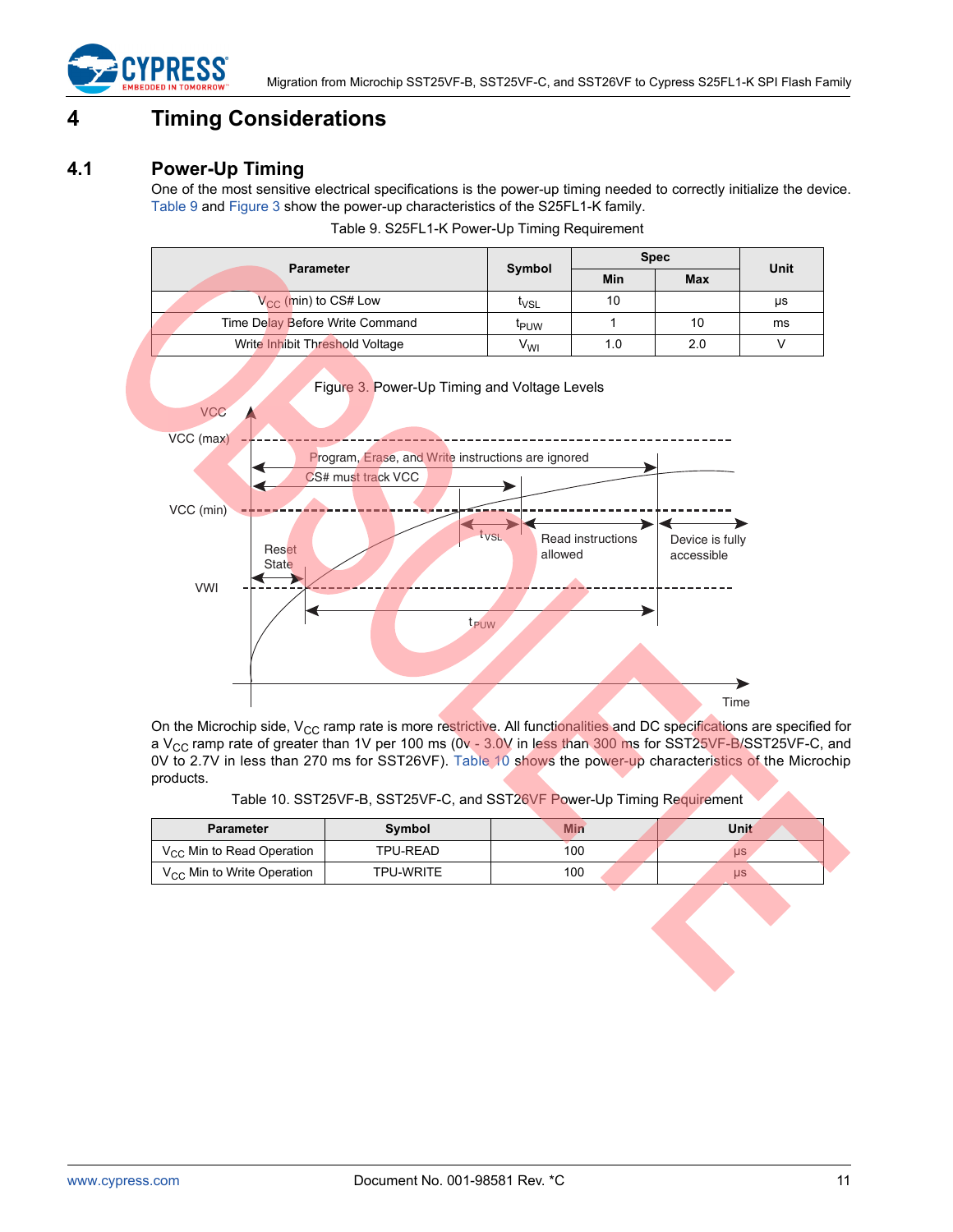

## <span id="page-12-0"></span>**4.2 Data In Setup/Hold Time**

Two AC timing parameters that are critical in SPI designs are Data In Setup Time and Data In Hold Time. They specify how long data needs to be valid before and after the rising edge of the clock signal, respectively. The minor different requirement should not be an issue in the design but may just need to be verified. [Table 11](#page-12-2) shows the Data in Setup/Hold timing characteristics for both S25FL1-K and Microchip devices.

<span id="page-12-2"></span>

|                    |                                  | <b>S25FL1-K</b>             |                |             |  |  |
|--------------------|----------------------------------|-----------------------------|----------------|-------------|--|--|
| Parameter          |                                  | Min                         |                | <b>Unit</b> |  |  |
| Data In Setup Time |                                  |                             | ns             |             |  |  |
| Data In Hold Time  |                                  | 5                           |                | ns          |  |  |
|                    |                                  | SST25VF016B                 |                |             |  |  |
|                    |                                  | <b>SCK Frequency Limits</b> |                |             |  |  |
|                    | 25 MHz                           | 50 MHz                      | 80 MHz         |             |  |  |
| <b>Parameter</b>   |                                  | Min                         |                | <b>Unit</b> |  |  |
| Data In Setup Time | 5                                | $\overline{2}$              | $\overline{2}$ | ns          |  |  |
| Data In Hold Time  | 5                                | 5                           | $\overline{4}$ | ns          |  |  |
|                    |                                  | <b>SST25VF032B</b>          |                |             |  |  |
|                    |                                  | <b>SCK Frequency Limits</b> |                |             |  |  |
|                    | 25 MHz                           | 66 MHz                      | 80 MHz         |             |  |  |
| <b>Parameter</b>   |                                  | <b>Min</b>                  |                | <b>Unit</b> |  |  |
| Data In Setup Time | 5                                | $\overline{2}$              | $\overline{2}$ | ns          |  |  |
| Data In Hold Time  | 5                                | $\overline{4}$              | 4              | ns          |  |  |
|                    |                                  | SST25VF-C                   |                |             |  |  |
|                    |                                  | <b>SCK Frequency Limits</b> |                |             |  |  |
|                    | 33 MHz                           | <b>50 MHz</b>               | 75/80 MHz      |             |  |  |
| <b>Parameter</b>   |                                  | <b>Min</b>                  |                | Unit        |  |  |
| Data In Setup Time | 3                                | 3                           | $\overline{2}$ | ns          |  |  |
| Data In Hold Time  | 5                                | 5                           | $\overline{4}$ | ns          |  |  |
|                    |                                  | SST <sub>26</sub> VF        |                |             |  |  |
|                    |                                  | <b>SCK Frequency Limits</b> |                |             |  |  |
|                    | 33 MHz                           | 80 MHz                      |                |             |  |  |
| <b>Parameter</b>   |                                  | Min                         |                | <b>Unit</b> |  |  |
| Data In Setup Time | 3                                | 3 <sup>°</sup>              |                |             |  |  |
| Data In Hold Time  | $\overline{4}$<br>4<br><b>ns</b> |                             |                |             |  |  |

Table 11. Data in Setup/Hold Timing Characteristics Comparison

## <span id="page-12-1"></span>**4.3 Further Timing Comparison**

In general, the timing characteristics of both Microchip and Cypress flash families are almost identical, with just a little deviation.

One difference is that the S25FL1-K family has a faster CS# deselect time than SST25VF-B and SST25VF-C. There is no need to do any changes but it is important to note that read performance of the application can be increased easily here.

When SPI clock frequency is 80 MHz, CS# deselect time for read after writes of SST26VF is 12.5 ns minimum. The minor different requirement should not be an issue in the design but may just need to be verified when migrating from SST26VF to S25FL-1K.

[Table 12](#page-13-1) shows a comparison between S25FL1-K and Microchip devices with regards to the various CS# deselect times.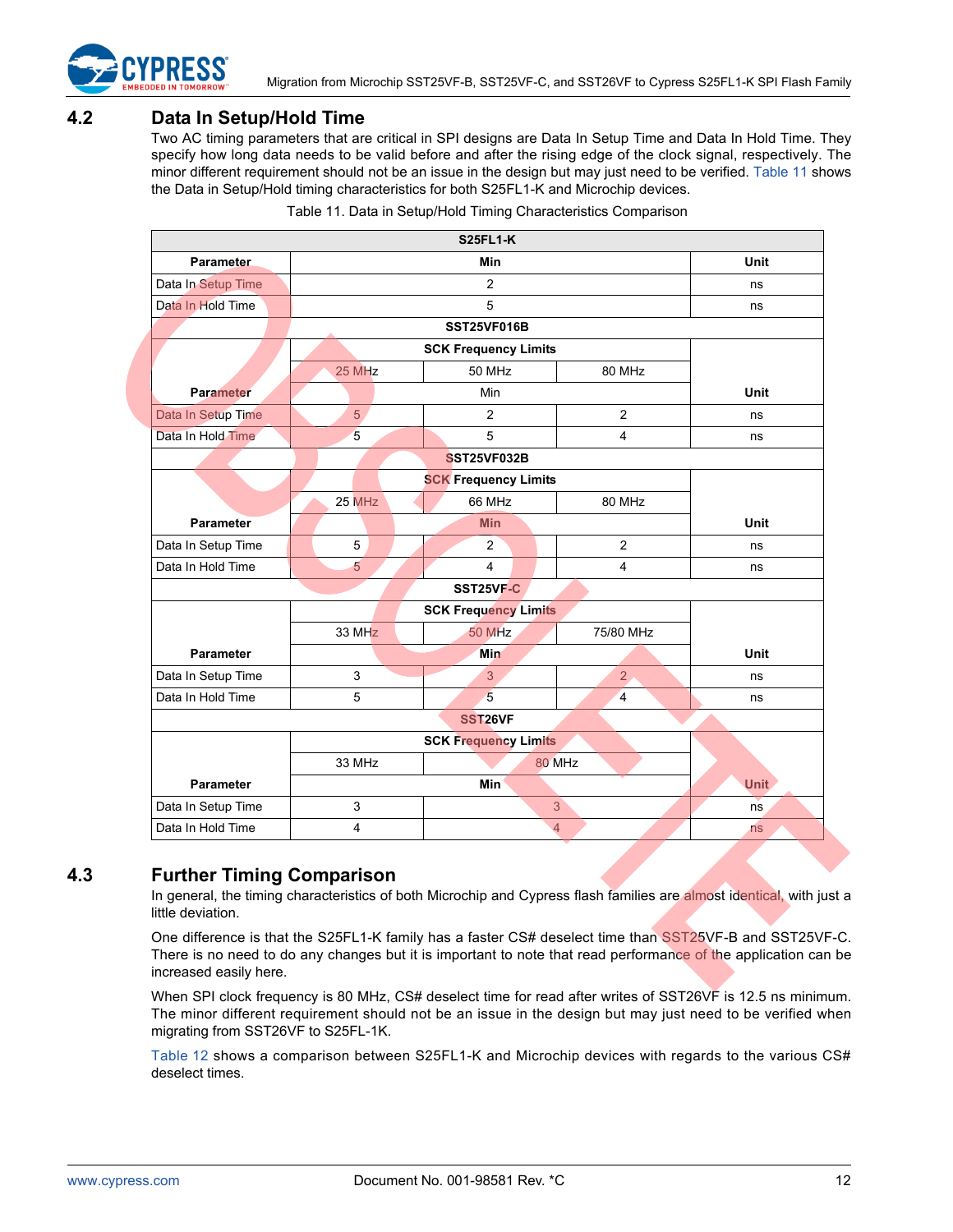

<span id="page-13-1"></span>

|                                         | <b>S25FL1-K</b>             |                             |           |      |
|-----------------------------------------|-----------------------------|-----------------------------|-----------|------|
| <b>Parameter</b>                        |                             | <b>Min</b>                  |           | Unit |
| CS# deselect time between Reads         | $\overline{7}$              |                             |           | ns   |
| CS# deselect time for Read after Writes |                             | 40                          |           | ns   |
|                                         | SST25VF016B                 |                             |           |      |
|                                         |                             | <b>SCK Frequency Limits</b> |           |      |
|                                         | 25M Hz                      | <b>50 MHz</b>               | 80 MHz    |      |
| Parameter                               |                             | Min                         |           | Unit |
| CS# deselect time                       | 100                         | 50                          | 50        | ns   |
|                                         | SST25VF032B                 |                             |           |      |
|                                         | <b>SCK Frequency Limits</b> |                             |           |      |
|                                         | 25MHz                       | 66MHz                       | 80MHz     |      |
| <b>Parameter</b>                        |                             | <b>Min</b>                  |           | Unit |
| CS# deselect time                       | 100                         | 50                          | 50        | ns   |
|                                         | SST25VF-C                   |                             |           |      |
|                                         |                             | <b>SCK Frequency Limits</b> |           |      |
|                                         | <b>33 MHz</b>               | 50 MHz                      | 75/80 MHz |      |
| <b>Parameter</b>                        |                             | <b>Min</b>                  |           | Unit |
| CS# deselect time                       | 50                          | 50                          | 50        | ns   |
|                                         | SST26VF                     |                             |           |      |
|                                         | <b>SCK Frequency Limits</b> |                             |           |      |
|                                         | <b>33 MHz</b>               |                             | 80 MHz    |      |
| <b>Parameter</b>                        |                             | Min                         |           | Unit |
| CS# deselect time                       | 100                         | 12.5                        | ns        |      |

#### Table 12. CS# Deselect Timing Characteristics Comparison

## <span id="page-13-0"></span>**5 Conclusion**

Migrating from Microchip SST25VF-B, SST25VF-C, and SST26VF families to the Cypress S25FL1-K is straightforward and requires minimal accommodation in regards to either system software or hardware.

Additionally, once accommodations are made, if required, S25FL1-K flash will enable access to a wider range of SPI flash features and superior read throughput up to 54 Mbytes/s using Quad bit data path.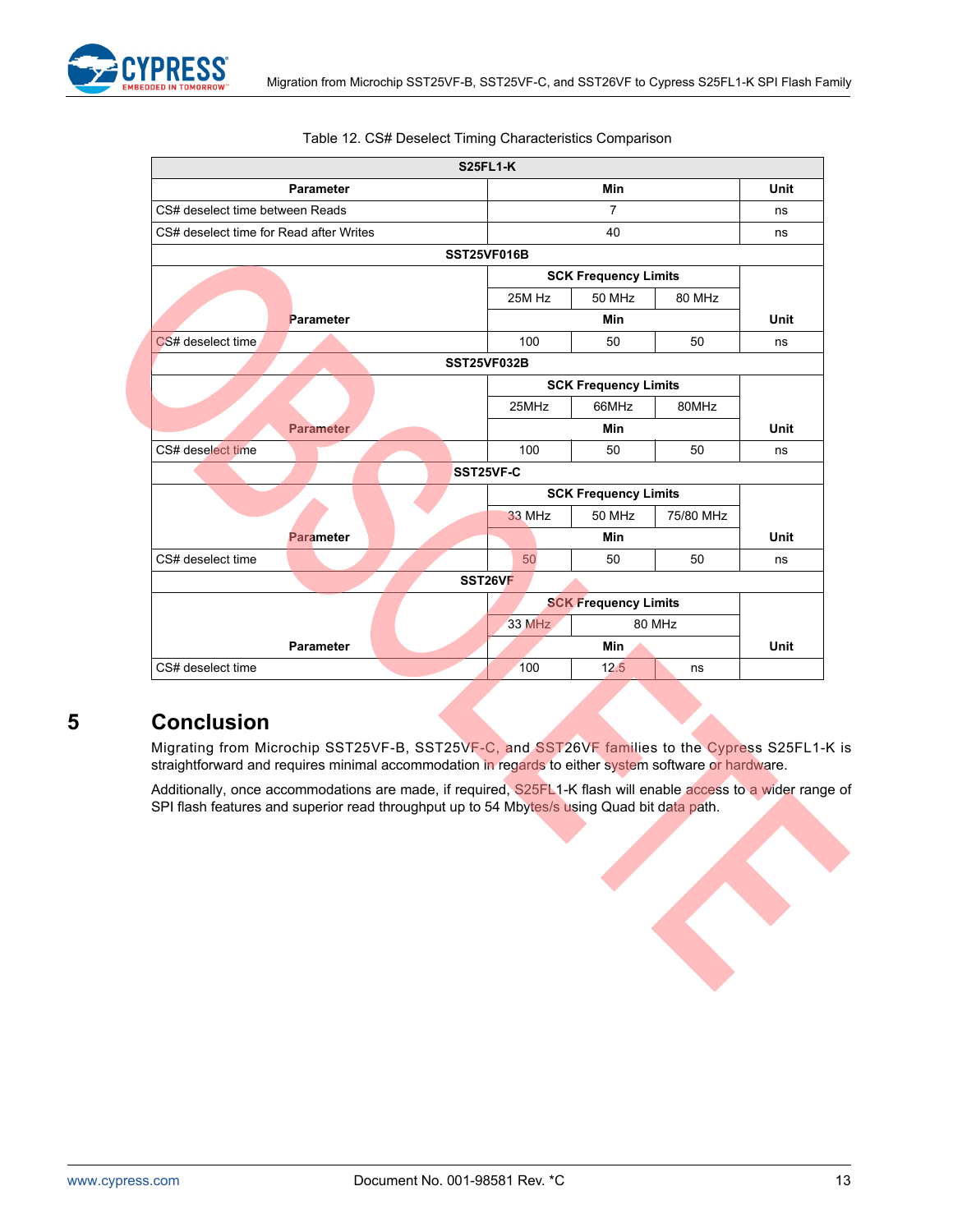

## <span id="page-14-0"></span>**Document History Page**

**Document Title: AN98581 - Migration from Microchip SST25VF-B, SST25VF-C, and SST26VF to Cypress S25FL1-K SPI Flash Family Document Number: 001-98581**

| Rev.  | ECN No. | Orig. of<br>Change | <b>Submission</b><br><b>Date</b> | <b>Description of Change</b>                           |
|-------|---------|--------------------|----------------------------------|--------------------------------------------------------|
| $***$ |         |                    | 04/26/2013                       | Initial version                                        |
| *A    | 4929335 | <b>MSWI</b>        | 09/22/2015                       | Updated to Cypress template.                           |
| *B.   | 5840649 | AESATMP8           | 08/01/2017                       | Updated logo and Copyright.                            |
| *C    | 6103681 | <b>JHOE</b>        | 03/22/2018                       | Obsolete document.<br><b>Completing Sunset Review.</b> |